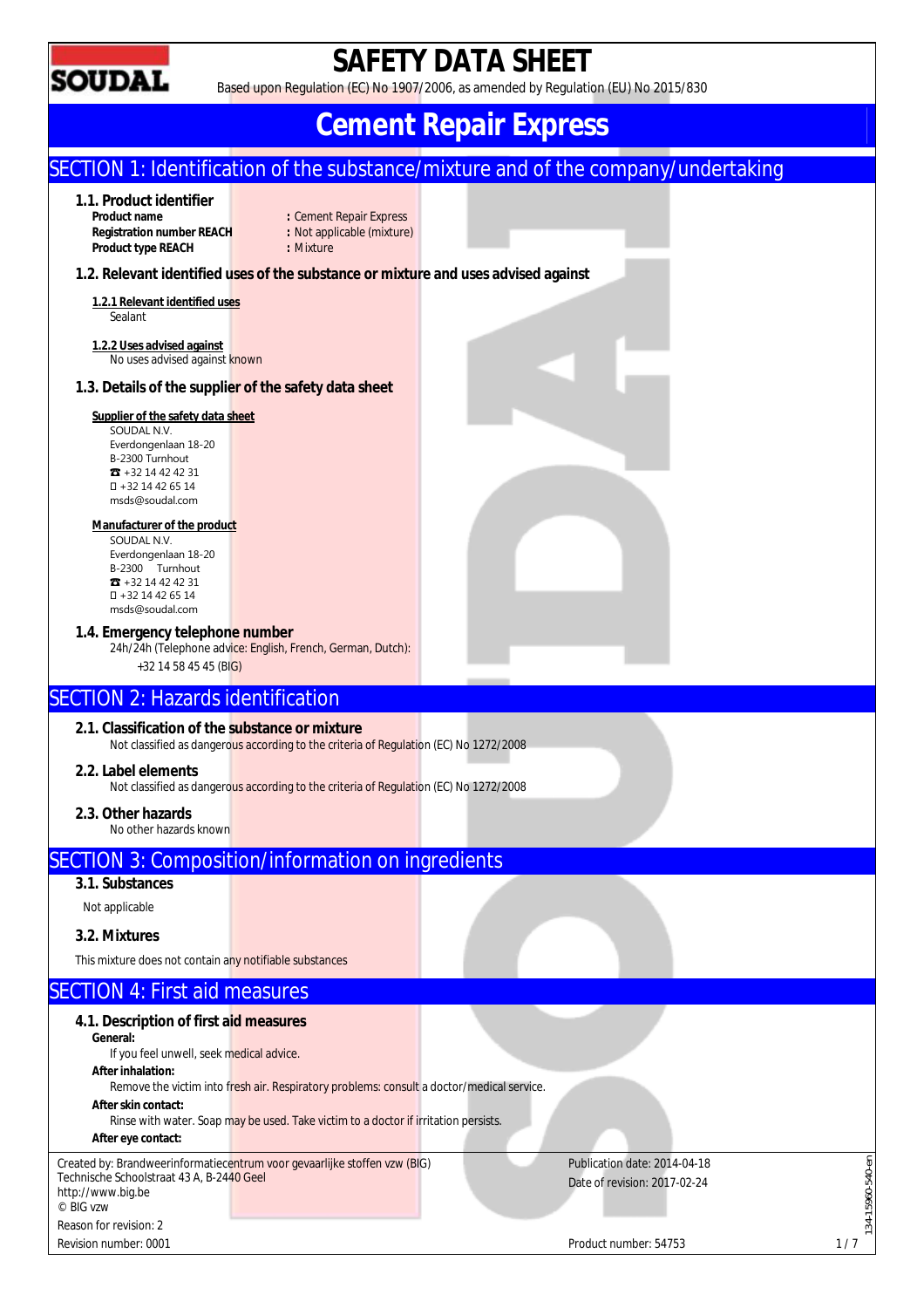| <b>Cement Repair Express</b>                                                                                                                                                                                                                   |                                                                                                                                                          |                                                                                                                                                                   |     |  |  |
|------------------------------------------------------------------------------------------------------------------------------------------------------------------------------------------------------------------------------------------------|----------------------------------------------------------------------------------------------------------------------------------------------------------|-------------------------------------------------------------------------------------------------------------------------------------------------------------------|-----|--|--|
| Rinse with water. Take victim to an ophthalmologist if irritation persists.                                                                                                                                                                    |                                                                                                                                                          |                                                                                                                                                                   |     |  |  |
| After ingestion:                                                                                                                                                                                                                               |                                                                                                                                                          | Rinse mouth with water. Immediately after ingestion: give lots of water to drink. Consult a doctor/medical service if you feel unwell.                            |     |  |  |
| 4.2.1 Acute symptoms<br>After inhalation:<br>No effects known.<br>After skin contact:<br>No effects known.<br>After eye contact:<br>Slight irritation.<br>After ingestion:<br>No effects known.<br>4.2.2 Delayed symptoms<br>No effects known. | 4.2. Most important symptoms and effects, both acute and delayed<br>4.3. Indication of any immediate medical attention and special treatment needed      |                                                                                                                                                                   |     |  |  |
| If applicable and available it will be listed below.                                                                                                                                                                                           |                                                                                                                                                          |                                                                                                                                                                   |     |  |  |
| <b>SECTION 5: Firefighting measures</b>                                                                                                                                                                                                        |                                                                                                                                                          |                                                                                                                                                                   |     |  |  |
| 5.1. Extinguishing media<br>5.1.1 Suitable extinguishing media:<br>Adapt extinguishing media to the environment.<br>5.1.2 Unsuitable extinguishing media:<br>No unsuitable extinguishing media known.                                          |                                                                                                                                                          |                                                                                                                                                                   |     |  |  |
| Upon combustion: CO and CO2 are formed.                                                                                                                                                                                                        | 5.2. Special hazards arising from the substance or mixture                                                                                               |                                                                                                                                                                   |     |  |  |
| 5.3. Advice for firefighters<br>5.3.1 Instructions:<br>No specific fire-fighting instructions required.<br>5.3.2 Special protective equipment for fire-fighters:                                                                               | Gloves. Protective clothing. Heat/fire exposure: compressed air/oxygen apparatus.                                                                        |                                                                                                                                                                   |     |  |  |
| <b>SECTION 6: Accidental release measures</b>                                                                                                                                                                                                  |                                                                                                                                                          |                                                                                                                                                                   |     |  |  |
| See heading 8.2<br>6.1.2 Protective equipment for emergency responders<br>Gloves. Protective clothing.<br>Suitable protective clothing<br>See heading 8.2<br>6.2. Environmental precautions                                                    | 6.1. Personal precautions, protective equipment and emergency procedures<br>6.1.1 Protective equipment for non-emergency personnel                       |                                                                                                                                                                   |     |  |  |
|                                                                                                                                                                                                                                                | Contain released product. Use appropriate containment to avoid environmental contamination.<br>6.3. Methods and material for containment and cleaning up |                                                                                                                                                                   |     |  |  |
|                                                                                                                                                                                                                                                |                                                                                                                                                          | Scoop solid spill into closing containers. Clean contaminated surfaces with an excess of water. Wash clothing and equipment after handling.                       |     |  |  |
| 6.4. Reference to other sections<br>See heading 13.                                                                                                                                                                                            |                                                                                                                                                          |                                                                                                                                                                   |     |  |  |
| <b>SECTION 7: Handling and storage</b>                                                                                                                                                                                                         |                                                                                                                                                          |                                                                                                                                                                   |     |  |  |
| scenarios that correspond to your identified use.                                                                                                                                                                                              |                                                                                                                                                          | The information in this section is a general description. If applicable and available, exposure scenarios are attached in annex. Always use the relevant exposure |     |  |  |
| 7.1. Precautions for safe handling<br>Observe normal hygiene standards.                                                                                                                                                                        |                                                                                                                                                          |                                                                                                                                                                   |     |  |  |
| 7.2.1 Safe storage requirements:<br>7.2.2 Keep away from:<br>No data available.<br>7.2.3 Suitable packaging material:<br>Synthetic material.                                                                                                   | 7.2. Conditions for safe storage, including any incompatibilities                                                                                        | Store at room temperature. Keep only in the original container. Meet the legal requirements. Max. storage time: 1 year(s).                                        |     |  |  |
| Reason for revision: 2                                                                                                                                                                                                                         |                                                                                                                                                          | Publication date: 2014-04-18<br>Date of revision: 2017-02-24                                                                                                      |     |  |  |
| Revision number: 0001                                                                                                                                                                                                                          |                                                                                                                                                          | Product number: 54753                                                                                                                                             | 2/7 |  |  |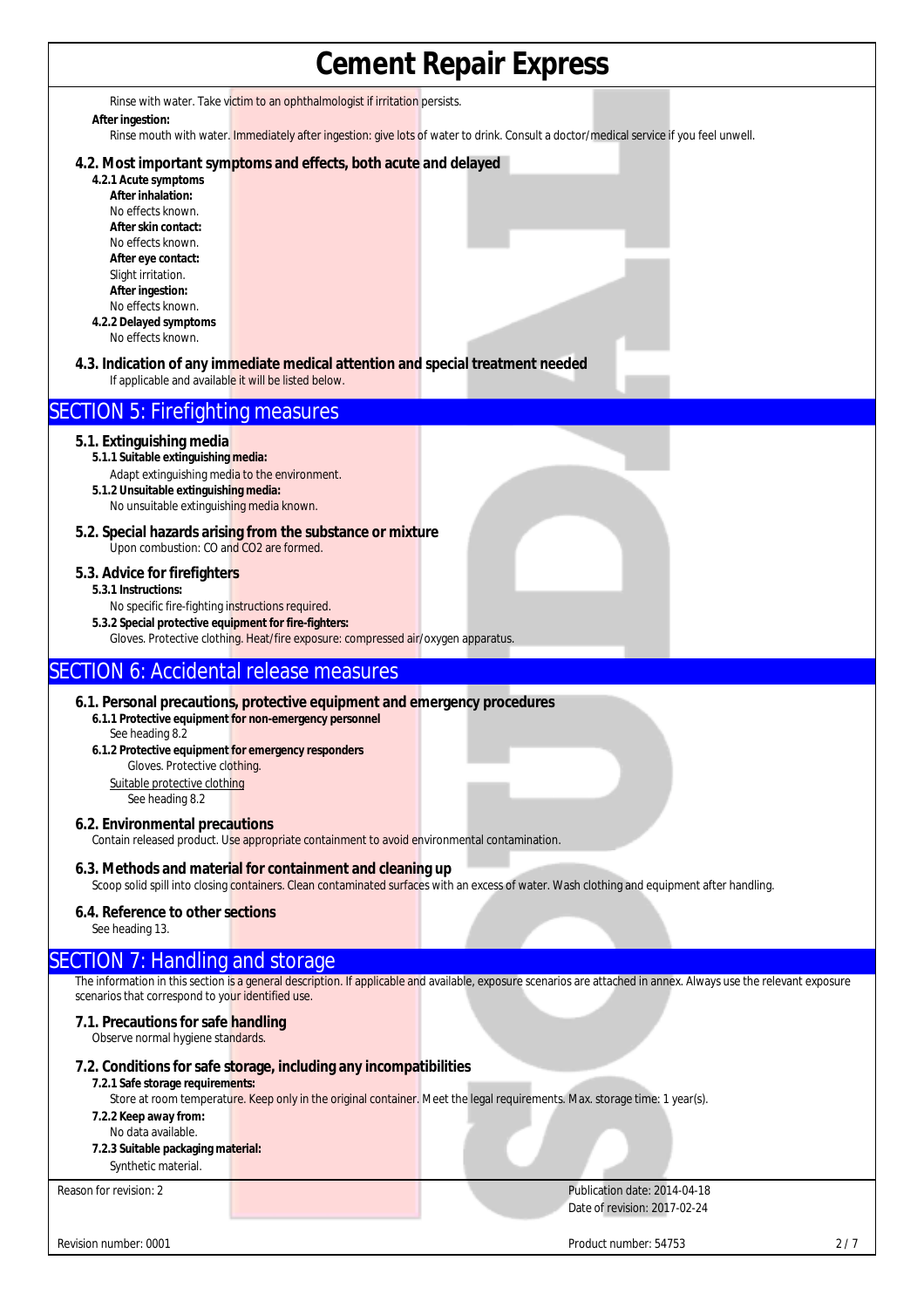# **Cement Repair Express**

#### **7.2.4 Non suitable packaging material:** No data available

# **7.3. Specific end use(s)**

If applicable and available, exposure scenarios are attached in annex. See information supplied by the manufacturer.

## SECTION 8: Exposure controls/personal protection

### **8.1. Control parameters**

- **8.1.1 Occupational exposure** 
	- **a) Occupational exposure limit values**  If limit values are applicable and available these will be listed below.

## **b) National biological limit values**

If limit values are applicable and available these will be listed below.

#### **8.1.2 Sampling methods**

- If applicable and available it will be listed below. **8.1.3 Applicable limit values when using the substance or mixture as intended**
	- If limit values are applicable and available these will be listed below.
- **8.1.4 DNEL/PNEC values**
- If applicable and available it will be listed below.

## **8.1.5 Control banding**

If applicable and available it will be listed below.

#### **8.2. Exposure controls**

The information in this section is a general description. If applicable and available, exposure scenarios are attached in annex. Always use the relevant exposure scenarios that correspond to your identified use.

#### **8.2.1 Appropriate engineering controls**

Carry operations in the open/under local exhaust/ventilation or with respiratory protection.

**8.2.2 Individual protection measures, such as personal protective equipment** Observe normal hygiene standards. Do not eat, drink or smoke during work.

#### a) Respiratory protection:

Respiratory protection not required in normal conditions.

- b) Hand protection:
- Gloves.
- c) Eye protection:
- Safety glasses.
- d) Skin protection:

#### Protective clothing.

**8.2.3 Environmental exposure controls:** 

See headings 6.2, 6.3 and 13

## SECTION 9: Physical and chemical properties

#### **9.1. Information on basic physical and chemical properties**

| Physical form              | Paste                                                  |  |
|----------------------------|--------------------------------------------------------|--|
| Odour                      | Characteristic odour                                   |  |
| <b>Odour threshold</b>     | No data available                                      |  |
| colour.                    | Variable in colour, depending on the composition       |  |
| Particle size              | No data available                                      |  |
| <b>Explosion limits</b>    | No data available                                      |  |
| <b>Iammability</b>         | Non combustible                                        |  |
| og Kow                     | Not applicable (mixture)                               |  |
| Dynamic viscosity          | No data available                                      |  |
| <b>Kinematic viscosity</b> | No data available                                      |  |
| Melting point              | No data available                                      |  |
| Boiling point              | No data available                                      |  |
| lash point                 | No data available                                      |  |
| Evaporation rate           | No data available                                      |  |
| Relative vapour density    | Not applicable                                         |  |
| Vapour pressure            | No data available                                      |  |
| Solubility                 | water ; soluble                                        |  |
| Relative density           | 1.67                                                   |  |
| Decomposition temperature  | No data available                                      |  |
| Auto-ignition temperature  | No data available                                      |  |
| Explosive properties       | No chemical group associated with explosive properties |  |
| Oxidising properties       | No chemical group associated with oxidising properties |  |
| pН                         | No data available                                      |  |
| 9.2. Other information     |                                                        |  |
| Reason for revision: 2     | Publication date: 2014-04-18                           |  |
|                            | Date of revision: 2017-02-24                           |  |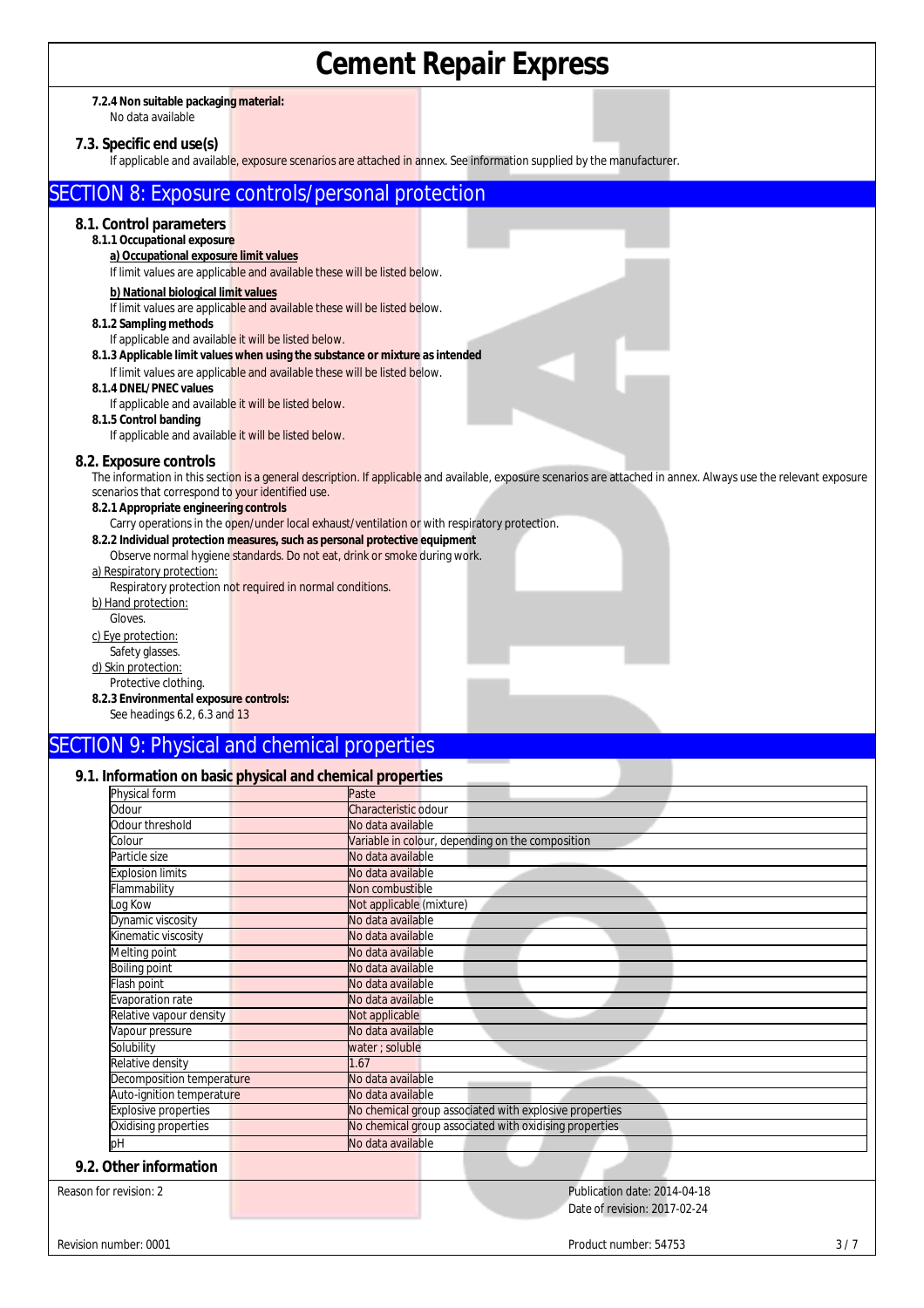# **Cement Repair Express**

| Absolute density                                                                                                                                                                | .<br>1670 kg/m <sup>3</sup> | --- ---                                                      |
|---------------------------------------------------------------------------------------------------------------------------------------------------------------------------------|-----------------------------|--------------------------------------------------------------|
| <b>SECTION 10: Stability and reactivity</b>                                                                                                                                     |                             |                                                              |
| 10.1. Reactivity<br>No data available.                                                                                                                                          |                             |                                                              |
| 10.2. Chemical stability<br>Stable under normal conditions.                                                                                                                     |                             |                                                              |
| 10.3. Possibility of hazardous reactions<br>No data available.                                                                                                                  |                             |                                                              |
| 10.4. Conditions to avoid<br>No data available.                                                                                                                                 |                             |                                                              |
| 10.5. Incompatible materials<br>No data available.                                                                                                                              |                             |                                                              |
| 10.6. Hazardous decomposition products<br>Upon combustion: CO and CO2 are formed.                                                                                               |                             |                                                              |
| <b>SECTION 11: Toxicological information</b>                                                                                                                                    |                             |                                                              |
| 11.1. Information on toxicological effects<br>11.1.1 Test results                                                                                                               |                             |                                                              |
| <b>Acute toxicity</b>                                                                                                                                                           |                             |                                                              |
| <b>Cement Repair Express</b><br>No (test) data on the mixture available<br>Conclusion<br>Not classified for acute toxicity                                                      |                             |                                                              |
| Corrosion/irritation                                                                                                                                                            |                             |                                                              |
| <b>Cement Repair Express</b><br>No (test) data on the mixture available<br>Conclusion<br>Not classified as irritating to the skin<br>Not classified as irritating to the eyes   |                             |                                                              |
| Respiratory or skin sensitisation                                                                                                                                               |                             |                                                              |
| <b>Cement Repair Express</b><br>No (test) data on the mixture available<br>Conclusion<br>Not classified as sensitizing for skin<br>Not classified as sensitizing for inhalation |                             |                                                              |
| Specific target organ toxicity                                                                                                                                                  |                             |                                                              |
| <b>Cement Repair Express</b><br>No (test) data on the mixture available<br>Conclusion<br>Not classified for subchronic toxicity                                                 |                             |                                                              |
| Mutagenicity (in vitro)                                                                                                                                                         |                             |                                                              |
| <b>Cement Repair Express</b><br>No (test) data on the mixture available                                                                                                         |                             |                                                              |
| Mutagenicity (in vivo)                                                                                                                                                          |                             |                                                              |
| <b>Cement Repair Express</b><br>No (test) data on the mixture available<br>Conclusion                                                                                           |                             |                                                              |
| Not classified for mutagenic or genotoxic toxicity                                                                                                                              |                             |                                                              |
| Carcinogenicity                                                                                                                                                                 |                             |                                                              |
| <b>Cement Repair Express</b><br>No (test) data on the mixture available<br>Conclusion                                                                                           |                             |                                                              |
| Reason for revision: 2                                                                                                                                                          |                             | Publication date: 2014-04-18<br>Date of revision: 2017-02-24 |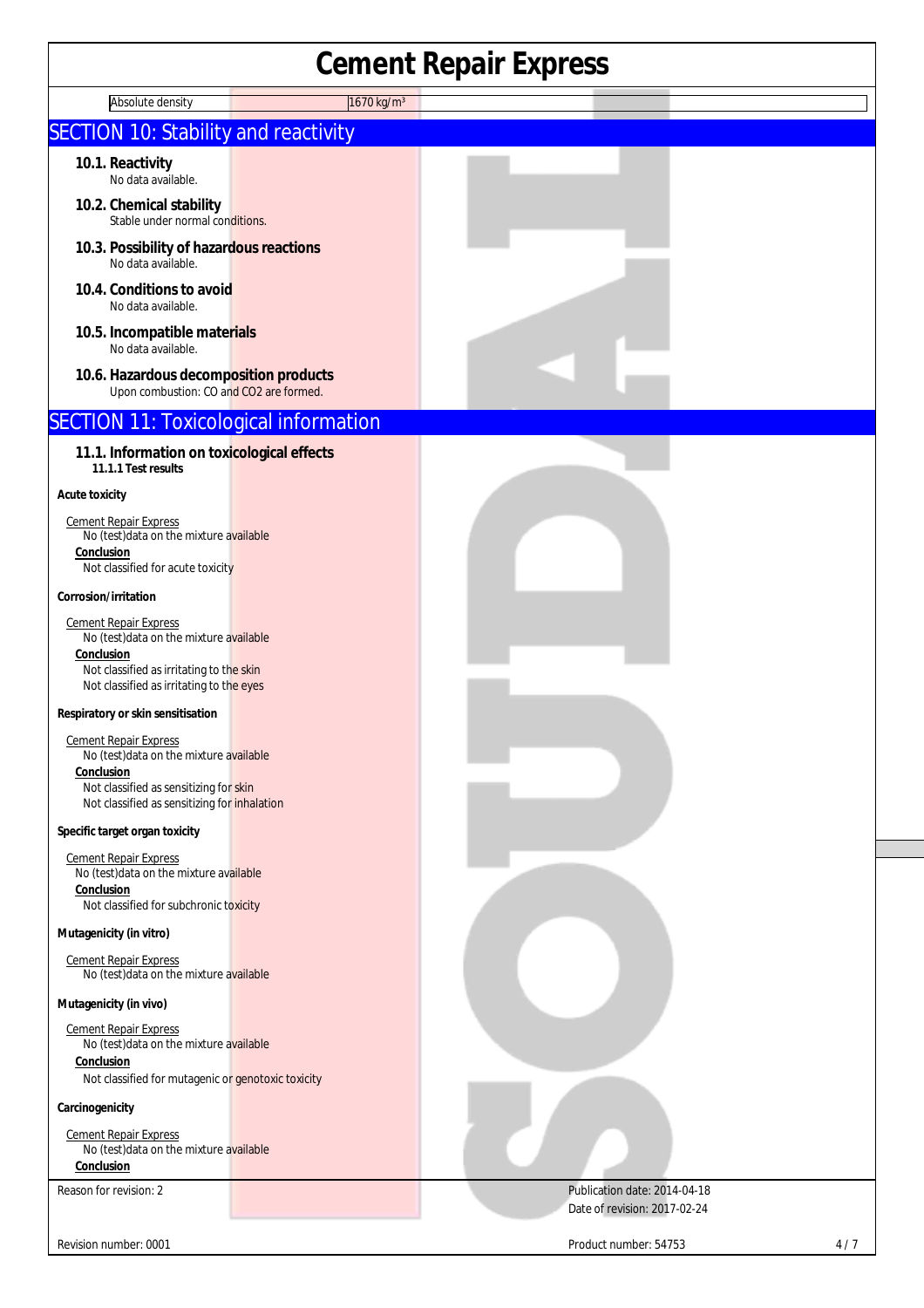## **Cement Repair Express**  Not classified for carcinogenicity **Reproductive toxicity**  Cement Repair Express No (test)data on the mixture available **Conclusion**  Not classified for reprotoxic or developmental toxicity **Toxicity other effects**  Cement Repair Express No (test)data on the mixture available **Chronic effects from short and long-term exposure**  Cement Repair Express No effects known. SECTION 12: Ecological information **12.1. Toxicity** Cement Repair Express No (test)data on the mixture available Classification of the mixture is based on the relevant ingredients **Conclusion**  Not classified as dangerous for the environment according to the criteria of Regulation (EC) No 1272/2008 **12.2. Persistence and degradability**  Contains non readily biodegradable component(s) **12.3. Bioaccumulative potential** Cement Repair Express **Log Kow Method Remark Value Temperature Value determination** Not applicable (mixture) **Conclusion**  No test data of component(s) available **12.4. Mobility in soil**  No (test)data on mobility of the components available **12.5. Results of PBT and vPvB assessment**  Does not contain component(s) that meet(s) the criteria of PBT and/or vPvB as listed in Annex XIII of Regulation (EC) No 1907/2006. **12.6. Other adverse effects**  Cement Repair Express **Fluorinated greenhouse gases (Regulation (EU) No 517/2014)**  None of the known components is included in the list of fluorinated greenhouse gases (Regulation (EU) No 517/2014) **Ozone-depleting potential (ODP)**  Not classified as dangerous for the ozone layer (Regulation (EC) No 1005/2009) SECTION 13: Disposal considerations The information in this section is a general description. If applicable and available, exposure scenarios are attached in annex. Always use the relevant exposure scenarios that correspond to your identified use **13.1. Waste treatment methods 13.1.1 Provisions relating to waste European Union**  Can be considered as non hazardous waste according to Directive 2008/98/EC. Waste material code (Directive 2008/98/EC, Decision 2000/0532/EC). 08 04 10 (wastes from MFSU of adhesives and sealants (including waterproofing products): waste adhesives and sealants other than those mentioned in 08 04 09). Depending on branch of industry and production process, also other waste codes may be applicable. **13.1.2 Disposal methods**  Remove waste in accordance with local and/or national regulations. Remove to an authorized waste treatment plant. **13.1.3 Packaging/Container European Union**

Reason for revision: 2 Publication date: 2014-04-18 Date of revision: 2017-02-24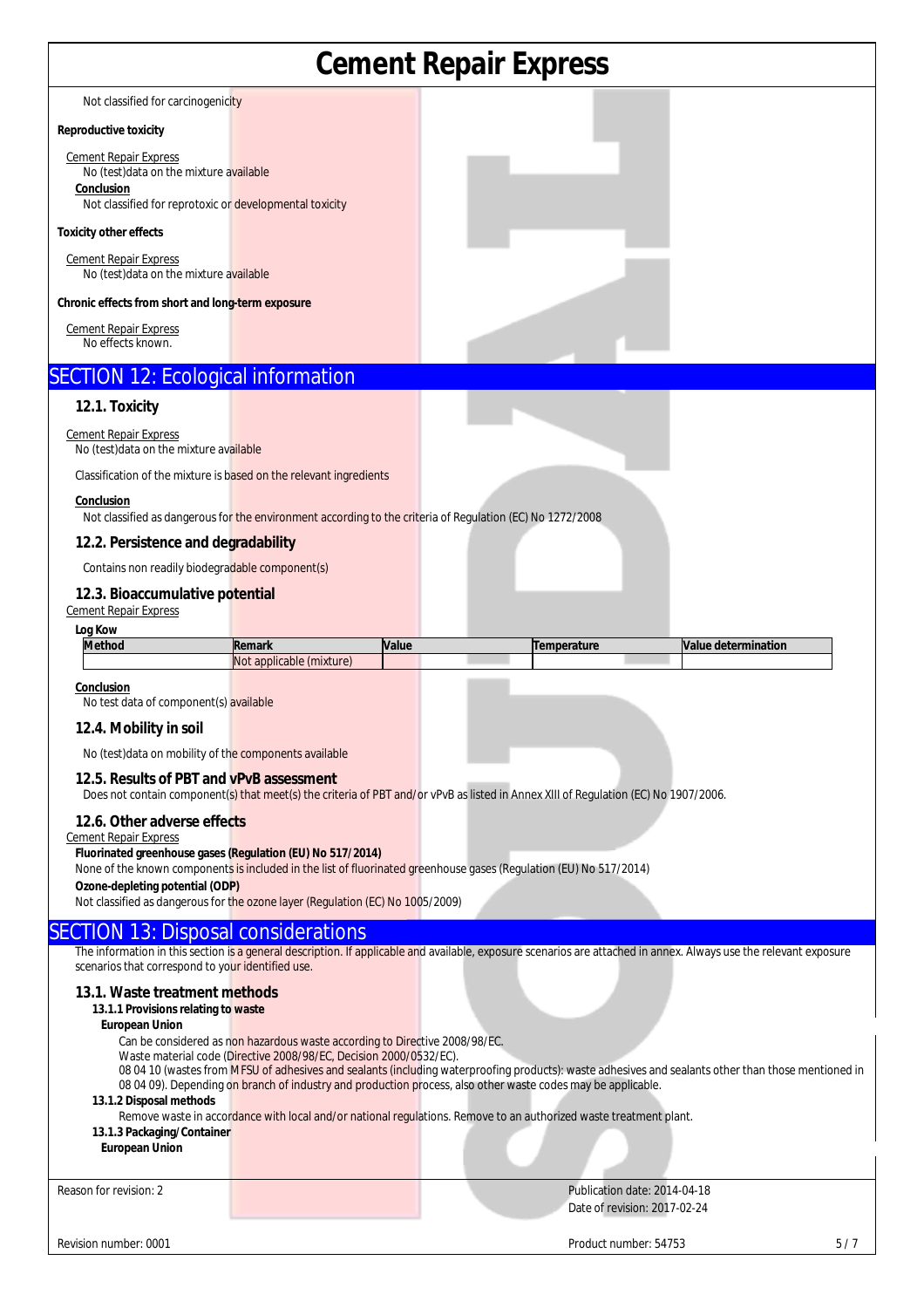### **Cement Repair Express**  Waste material code packaging (Directive 2008/98/EC). 15 01 02 (plastic packaging). SECTION 14: Transport information **Road (ADR), Rail (RID), Inland waterways (ADN), Sea (IMDG/IMSBC), Air (ICAO-TI/IATA-DGR)**  14.1. UN number Transport Not subject 14.2. UN proper shipping name 14.3. Transport hazard class(es) Hazard identification number Class Classification code 14.4. Packing group Packing group Labels 14.5. Environmental hazards Environmentally hazardous substance mark no matter that the no 14.6. Special precautions for user Special provisions Limited quantities 14.7. Transport in bulk according to Annex II of Marpol and the IBC Code Annex II of MARPOL 73/78 SECTION 15: Regulatory information **15.1. Safety, health and environmental regulations/legislation specific for the substance or mixture European legislation:**  VOC content Directive 2010/75/EU **VOC content** Remark  $< 1\%$ **National legislation Belgium**  Cement Repair Express No data available **National legislation The Netherlands** Cement Repair Express Waste identification (the Netherlands) LWCA (the Netherlands): KGA category 03 **National legislation France**  Cement Repair Express No data available **National legislation Germany**  Cement Repair Express WGK 1; Classification water polluting based on the components in compliance with Verwaltungsvorschrift wassergefährdender Stoffe (VwVwS) of 27 July 2005 (Anhang 4) **National legislation United Kingdom** Cement Repair Express No data available **Other relevant data**  Cement Repair Express No data available **15.2. Chemical safety assessment** No chemical safety assessment has been conducted for the mixture. SECTION 16: Other information (\*) INTERNAL CLASSIFICATION BY BIG CLP (EU-GHS) Classification, labelling and packaging (Globally Harmonised System in Europe) Derived Minimal Effect Level Derived No Effect Level<br>Ecso Effect Concentration 50 Effect Concentration 50 % ErC50 EC50 in terms of reduction of growth rate LC50 Lethal Concentration 50 % Reason for revision: 2 Publication date: 2014-04-18 Date of revision: 2017-02-24 Revision number: 0001 Product number: 54753 Archives and Archives and Archives and Archives and Archives and Archives and Archives and Archives and Archives and Archives and Archives and Archives and Archives and Archives